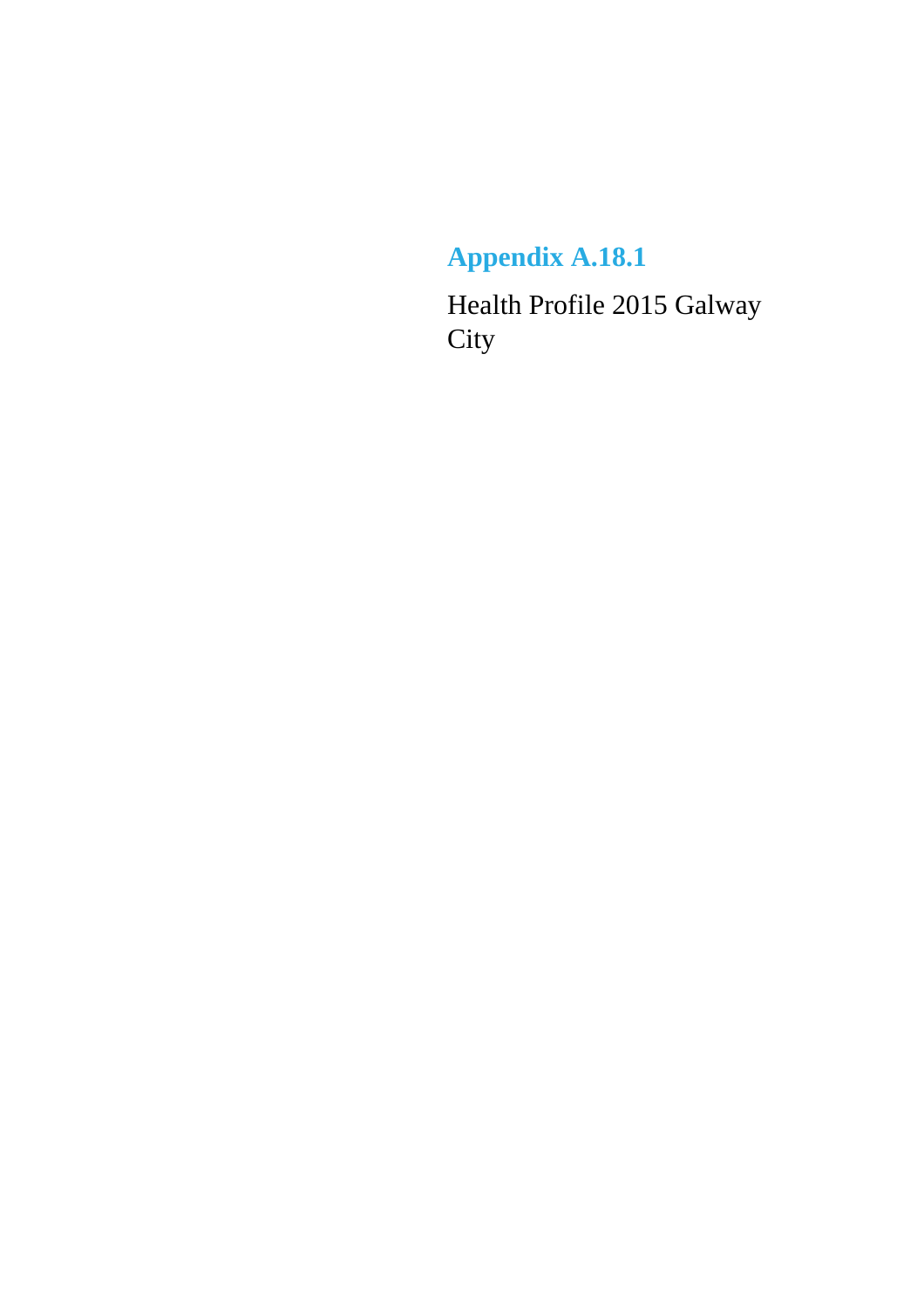### **A.18.1**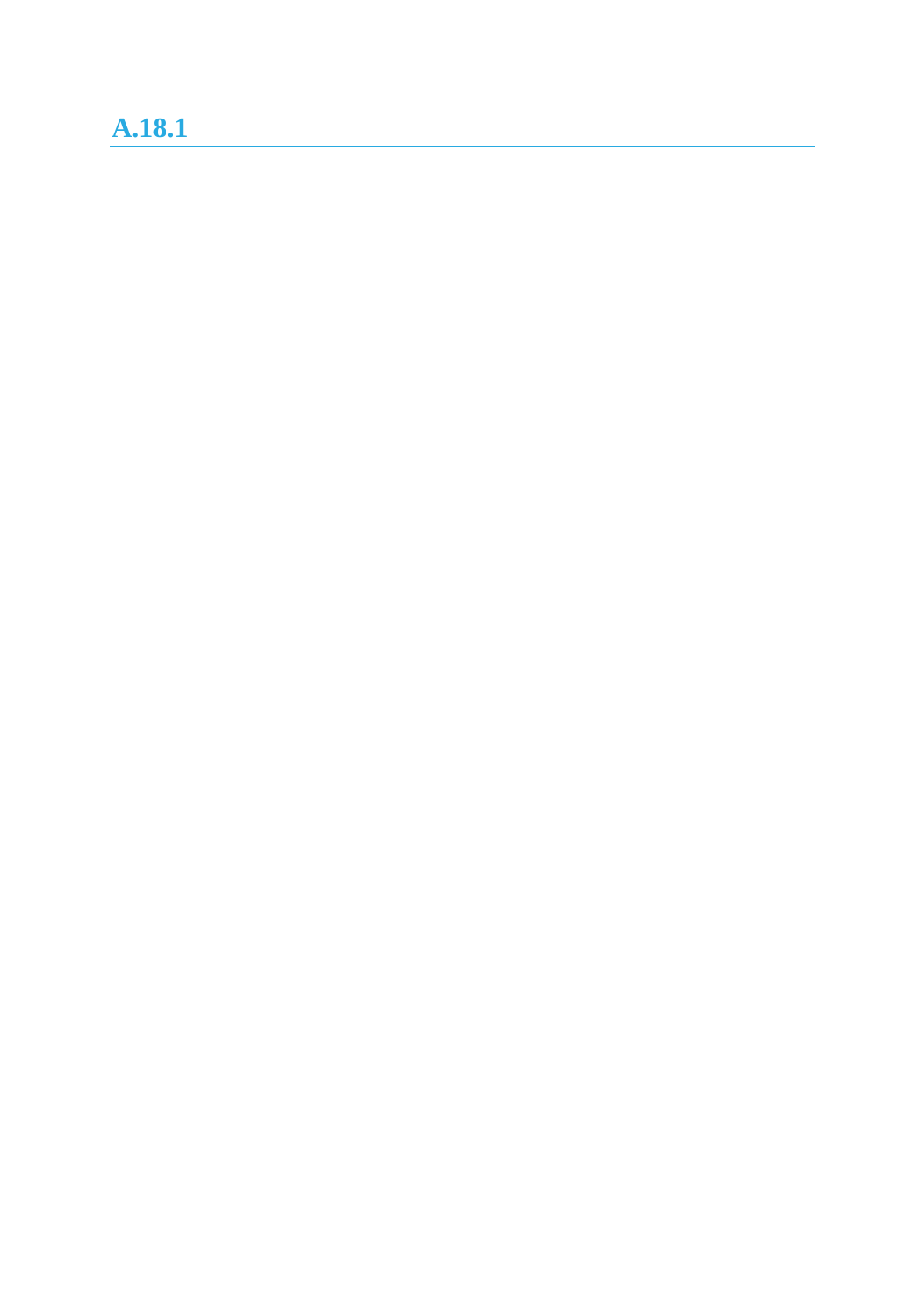





### Health Profile 2015 Galway City

| Item type      | Other                                                                        |
|----------------|------------------------------------------------------------------------------|
| <b>Authors</b> | Health Service Executive (HSE) Public Health Profile<br><b>Working Group</b> |
| Publisher      | Health Service Executive (HSE)                                               |
| Downloaded     | 12-Jan-2018 10:04:29                                                         |
| Link to item   | http://hdl.handle.net/10147/584043                                           |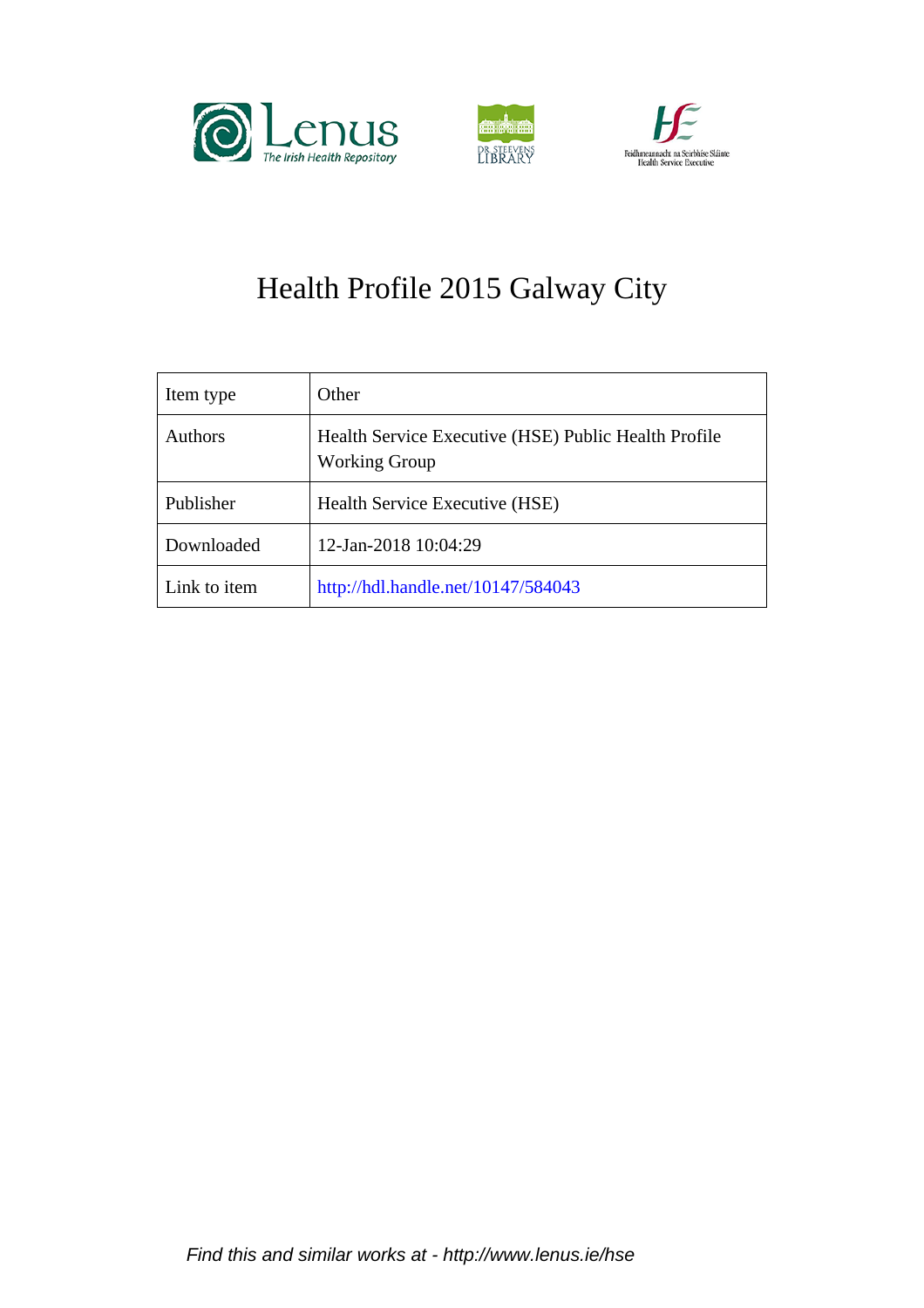# **HEALTH PROFILE 2015** Galway City



#### **Population 2011: 75,529 • Population Change Census 2006-2011: +4.3%**

This profile gives facts on health in this area. It is intended to inform health professionals, local authorities and the general public and enable them to improve health services and reduce health inequalities. Accurate health information on smoking, obesity and chronic disease data is not available at county level.





- Has the lowest dependency ratio of 34.9% (i.e. the number of those aged 0-14 and 65 and over as a percentage of the number of persons aged 15-64) - national rate 49.3%
- Has the second most ethnically diverse population with 23.8% being non white Irish. It also has the highest proportion of Travellers nationally of 2.3% (national 0.7%)
- Is the third most affluent local authority area
- Has the second highest education attainment levels of 45.0% (national rate 30.6%). The proportion of those with primary education only is 9.3% (national rate 15.2%)
- Has the highest incidence of male malignant melanoma, and slightly above average for male prostate and colorectal cancers (City and County data)
- Is average or below average for the four main causes of mortality, all cause mortality and suicides (City and County data)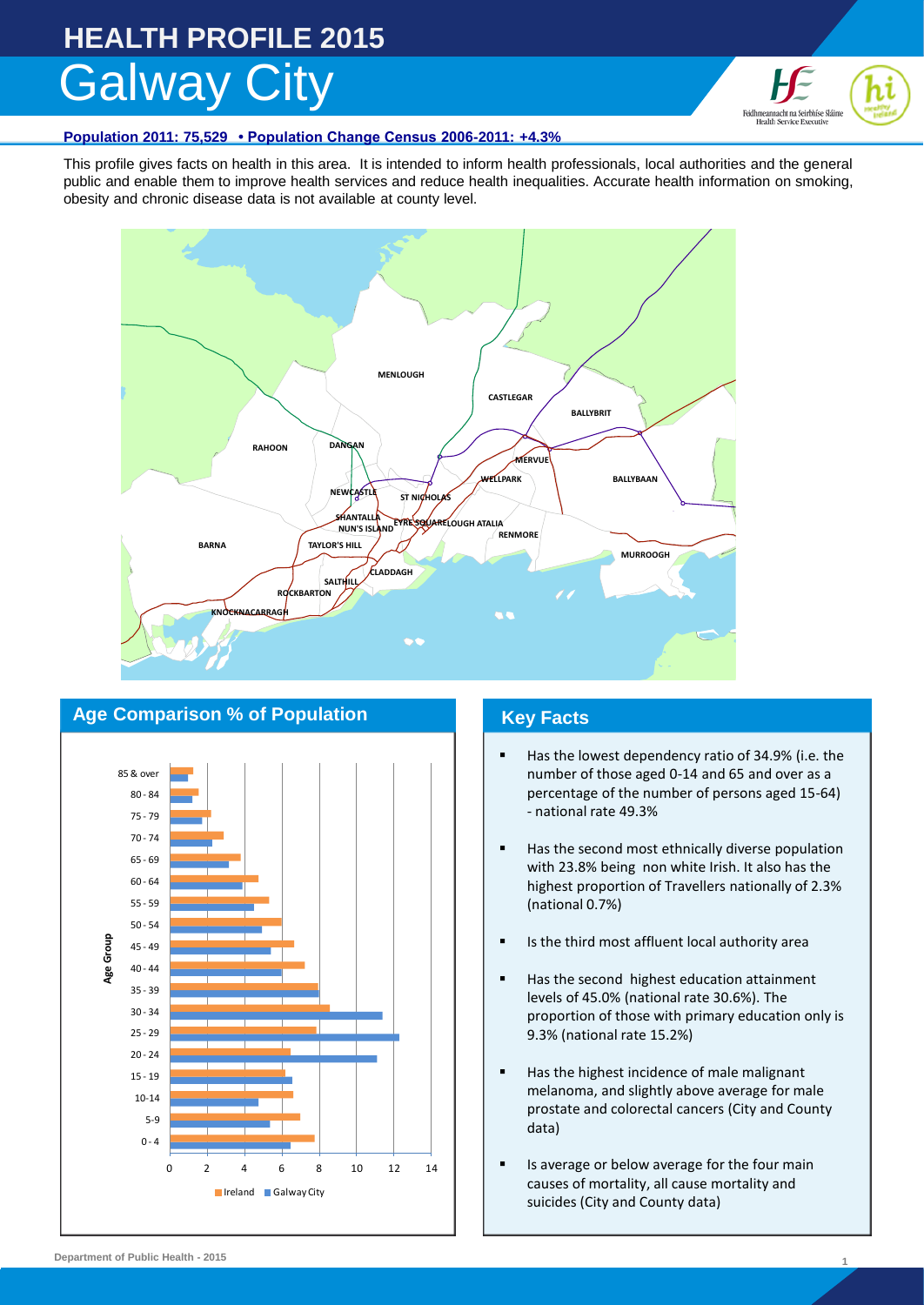

#### **Health Statistics**

**The number of live births and live birth rate per 1,000 population for the years 2007-2012 compared to Ireland rate.**



**Department of Public Health - 2015 2**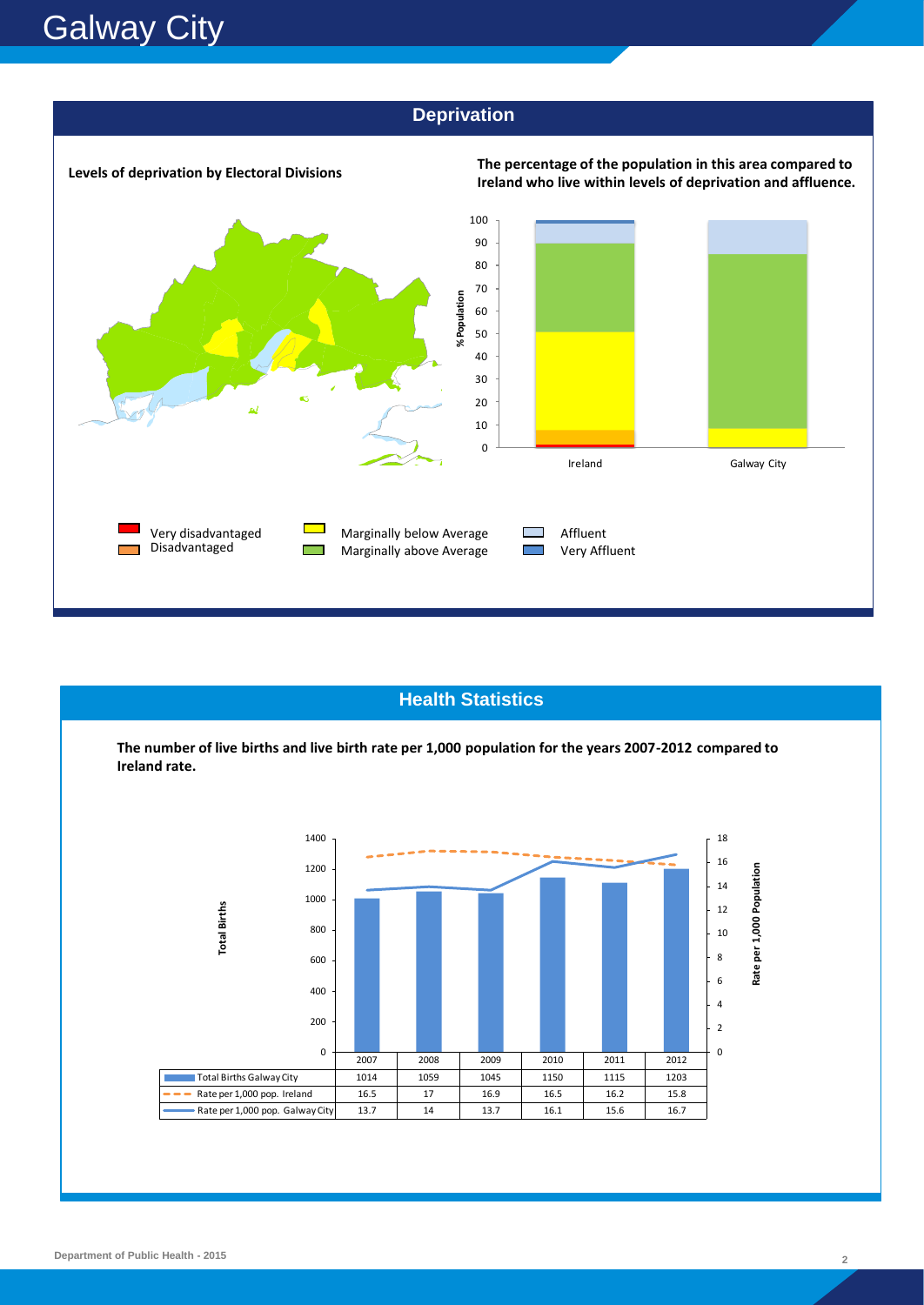## **Galway City**

#### **Health Statistics**



**The hospital age standardised discharge rate per 100,000 by area of residence for the four principal causes of disease 2007-2011 compared to Ireland. (Note data is for Galway City and County). (For a more detailed explanation of what these disease categories contain see page 8)**

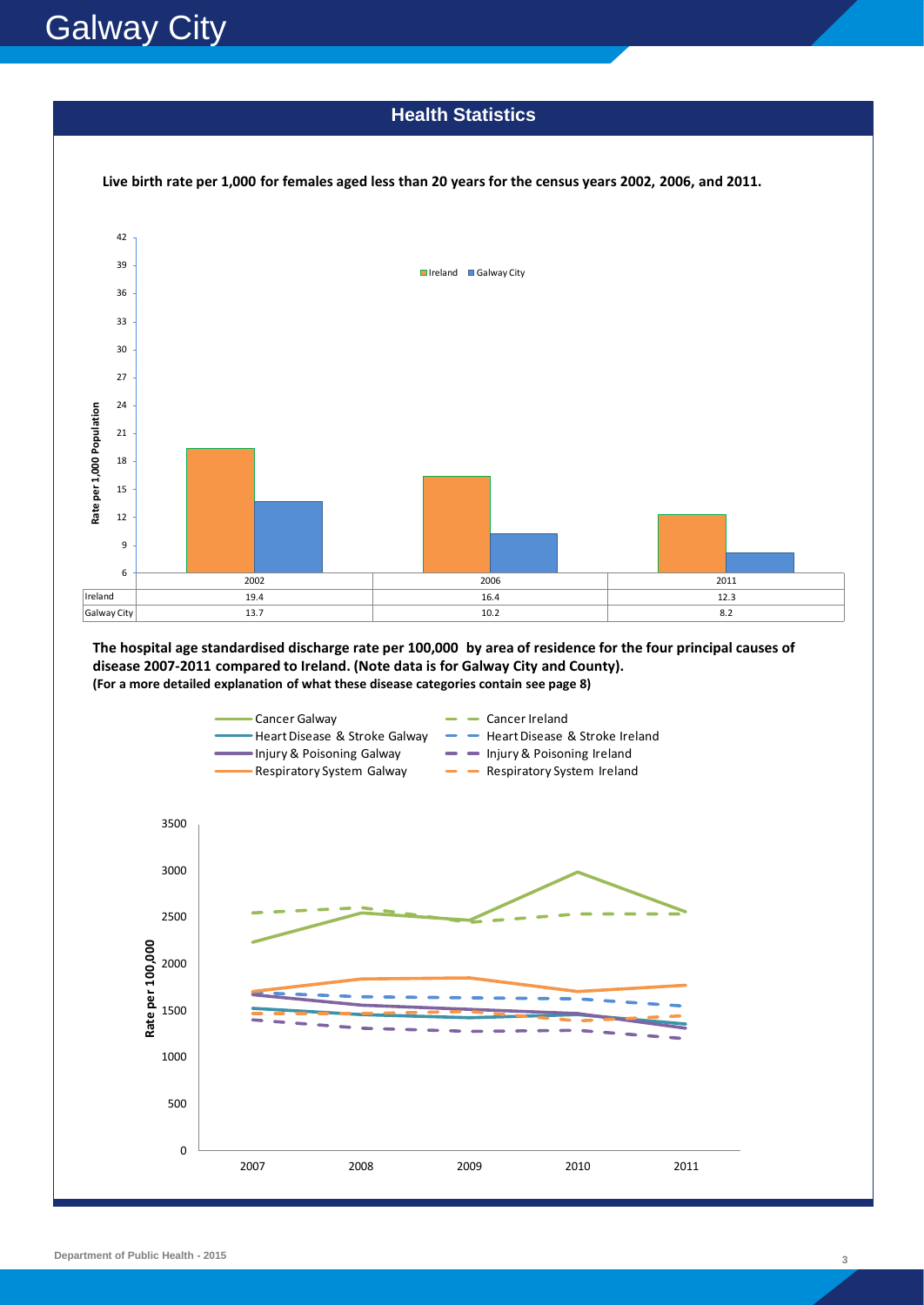#### **Health Statistics Health Statistics**

**Trends in death rates per 100,000 for the four principal causes of death over the period 2007-2012 for all ages compared to Ireland. (Note data is for Galway City and County). (For a more detailed explanation of what these disease categories contain see page 8)**



**Trends in death rates per 100,000 for the four principal causes of death over the period 2007-2012 for under 75 years (premature mortality) compared to Ireland. (Note data is for Galway City and County). (For a more detailed explanation of what these disease categories contain see page 8)**

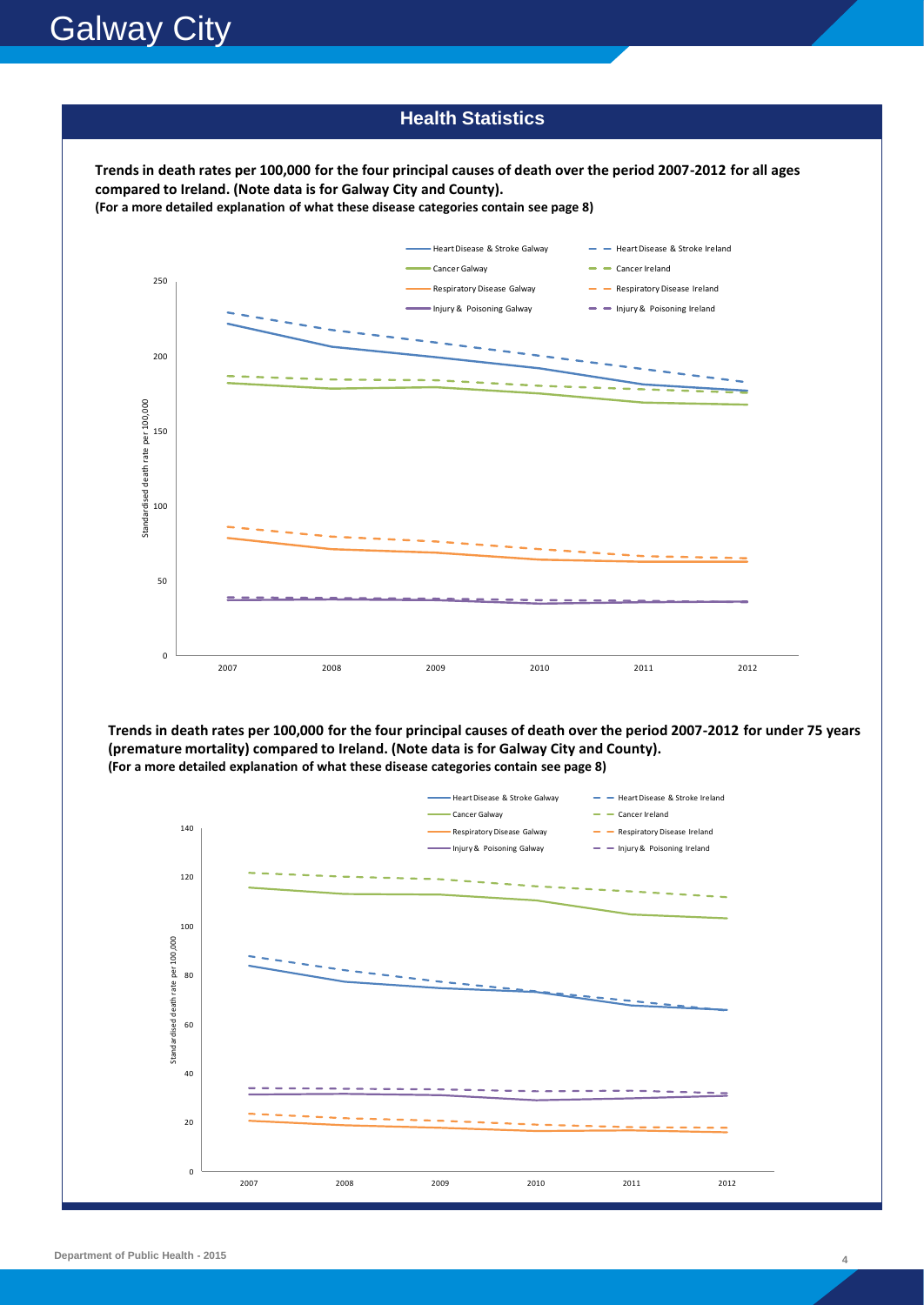## **Galway City**

#### **Facts and Health Summary**

The following charts show how people in this area compare with the rest of Ireland for key indicators. The black circle shows the score for this area and the black line shows the average for Ireland. For some indicators, being above average is preferable, whereas for others the opposite is the case. A more detailed interpretation is given on page 7. **Note data with \*\* are City and County area. N/A: not available. – : number <5.** 

|                                                                 |                                                                       |                        |               |                 | <b>Ireland Key:</b> |                        |                      |         |                 |
|-----------------------------------------------------------------|-----------------------------------------------------------------------|------------------------|---------------|-----------------|---------------------|------------------------|----------------------|---------|-----------------|
|                                                                 |                                                                       |                        |               |                 |                     | <b>Ireland Average</b> |                      |         |                 |
| Key:                                                            |                                                                       |                        |               | Lowest          | 25 <sub>th</sub>    | Percentile             | 75th                 | Highest |                 |
| Local Measure                                                   |                                                                       |                        |               |                 |                     |                        |                      |         |                 |
| Indicator                                                       |                                                                       | Local<br><b>Number</b> | Local<br>Rate | <b>Irl Rate</b> | <b>Irl Low</b>      |                        | <b>Ireland Range</b> |         | <b>Irl High</b> |
| <b>POPULATION INDICATORS CENSUS 2011 %</b>                      |                                                                       |                        |               |                 |                     |                        |                      |         |                 |
| Population number and % of National                             |                                                                       | 75,529                 | 1.6           | 2.9             | 0.7                 |                        |                      |         | 11.5            |
| 5 year population change 2006-2011<br>2                         |                                                                       | 3,115                  | 4.3           | 8.2             | $-4.5$              |                        |                      |         | 20.1            |
| 3<br>Deprivation relative score                                 |                                                                       | n/a                    | 5.1           | 0.2             | -6.7                |                        |                      |         | 10.6            |
| Dependency population ratio                                     |                                                                       | 19,552                 | 34.9          | 49.3            | 34.9                |                        |                      |         | 57.3            |
| Persons aged 0-4 years                                          |                                                                       | 4,869                  | 6.4           | 7.8             | 5.1                 |                        |                      |         | 9.7             |
| Persons aged 5-14 years                                         |                                                                       | 7,624                  | 10.1          | 13.6            | 9.4                 |                        |                      |         | 15.7            |
| Persons 65 years and older                                      |                                                                       | 7,059                  | 9.4           | 11.7            | 7.2                 |                        |                      |         | 15.1            |
| Lone parent households<br>8                                     |                                                                       | 2,845                  | 10.3          | 10.9            | 9.1                 |                        |                      |         | 13.8            |
| Persons with no formal or primary education only<br>9           |                                                                       | 4,321                  | 9.3           | 15.2            | 8.1                 |                        |                      |         | 24.9            |
| Semi, unskilled and agricultural workers<br>10                  |                                                                       | 7,941                  | 10.5          | 11.7            | 5.3                 |                        |                      |         | 16.0            |
| Unemployment<br>11                                              |                                                                       | 7,234                  | 18.6          | 19.0            | 11.2                |                        |                      |         | 28.6            |
| Households local authority rented<br>12                         |                                                                       | 2,560                  | 9.2           | 7.8             | 4.2                 |                        |                      |         | 16.0            |
| 13<br>White Irish                                               |                                                                       | 53,973                 | 73.9          | 84.5            | 73.9                |                        |                      |         | 90.6            |
| White Irish Traveller<br>14                                     |                                                                       | 1,666                  | 2.3           | 0.7             | 0.2                 |                        |                      |         | 2.3             |
| 15<br>All other ethnic backgrounds                              |                                                                       | 17,357                 | 23.8          | 14.9            | 9.0                 |                        |                      |         | 24.5            |
| SELF HEALTH REPORTING CENSUS 2011 %                             |                                                                       |                        |               |                 |                     |                        |                      |         |                 |
| Persons whose health is bad or very bad<br>16                   |                                                                       | 1,113                  | 1.5           | 1.5             | 1.1                 |                        |                      |         | 2.6             |
| Total persons with a disability (PD)<br>17                      |                                                                       | 8,989                  | 11.9          | 13.0            | 10.2                |                        |                      |         | 18.2            |
| PD with blindness or a serious vision impairment<br>18          |                                                                       | 759                    | 8.4           | 8.7             | 7.7                 |                        |                      |         | 9.7             |
| 19<br>PD with deafness or a serious hearing impairment          |                                                                       | 1,208                  | 13.4          | 15.5            | 13.3                |                        |                      |         | 17.5            |
| 20                                                              | PD with a condition that limits basic physical activities             | 3,223                  | 35.9          | 41.1            | 34.4                |                        |                      |         | 47.8            |
| PD with an intellectual disability<br>21                        |                                                                       | 858                    | 9.5           | 9.7             | 7.4                 |                        |                      |         | 11.5            |
| 22                                                              | PD with a difficulty in learning, remembering or concentrating        | 2,084                  | 23.2          | 23.0            | 20.8                |                        |                      |         | 25.0            |
| PD with psychological or emotional condition<br>23              |                                                                       | 1,753                  | 19.5          | 16.1            | 13.4                |                        |                      |         | 19.5            |
| PD with other disability including chronic illness<br>24        |                                                                       | 4,025                  | 44.8          | 46.2            | 43.5                |                        |                      |         | 48.4            |
| 25                                                              | PD with a difficulty in dressing/bathing/getting around the home      | 1,645                  | 18.3          | 21.1            | 18.0                |                        |                      |         | 26.1            |
| 26                                                              | PD with a difficulty in working or attending school/college           | 2,732                  | 30.4          | 32.7            | 28.0                |                        |                      |         | 37.4            |
| PD with a difficulty in going outside home alone<br>27          |                                                                       | 2,192                  | 24.4          | 27.8            | 24.4                |                        |                      |         | 33.5            |
| PD with a difficulty in participating in other activities<br>28 |                                                                       | 2,854                  | 31.7          | 34.8            | 31.7                |                        |                      |         | 39.8            |
| BIRTH AND NEONATAL STATISTICS                                   |                                                                       |                        |               |                 |                     |                        |                      |         |                 |
| 29                                                              | Neonatal mortality by area of residence of mother 2012                | -                      | 0.8           | 2.7             | 0.0                 |                        |                      |         | 9.4             |
| Infant mortality by area of residence of mother 2012<br>30      |                                                                       | -                      | 1.7           | 3.5             | 1.1                 |                        |                      |         | 9.4             |
| 31                                                              | Live births per 1,000 females aged under 20 by area of residence 2011 | 17                     | 8.2           | 12.3            | 5.2                 | J.                     |                      |         | 24.1            |
| Births rate per 1,000 population registered in 2012<br>32       |                                                                       | 1,203                  | 16.7          | 15.8            | 12.2                |                        |                      |         | 20.2            |
| Breast feeding rates at time of discharge 2012<br>33            |                                                                       | 1,698                  | 43.7          | 46.6            | 32.4                |                        |                      |         | 54.4            |

#### **GALWAY CITY**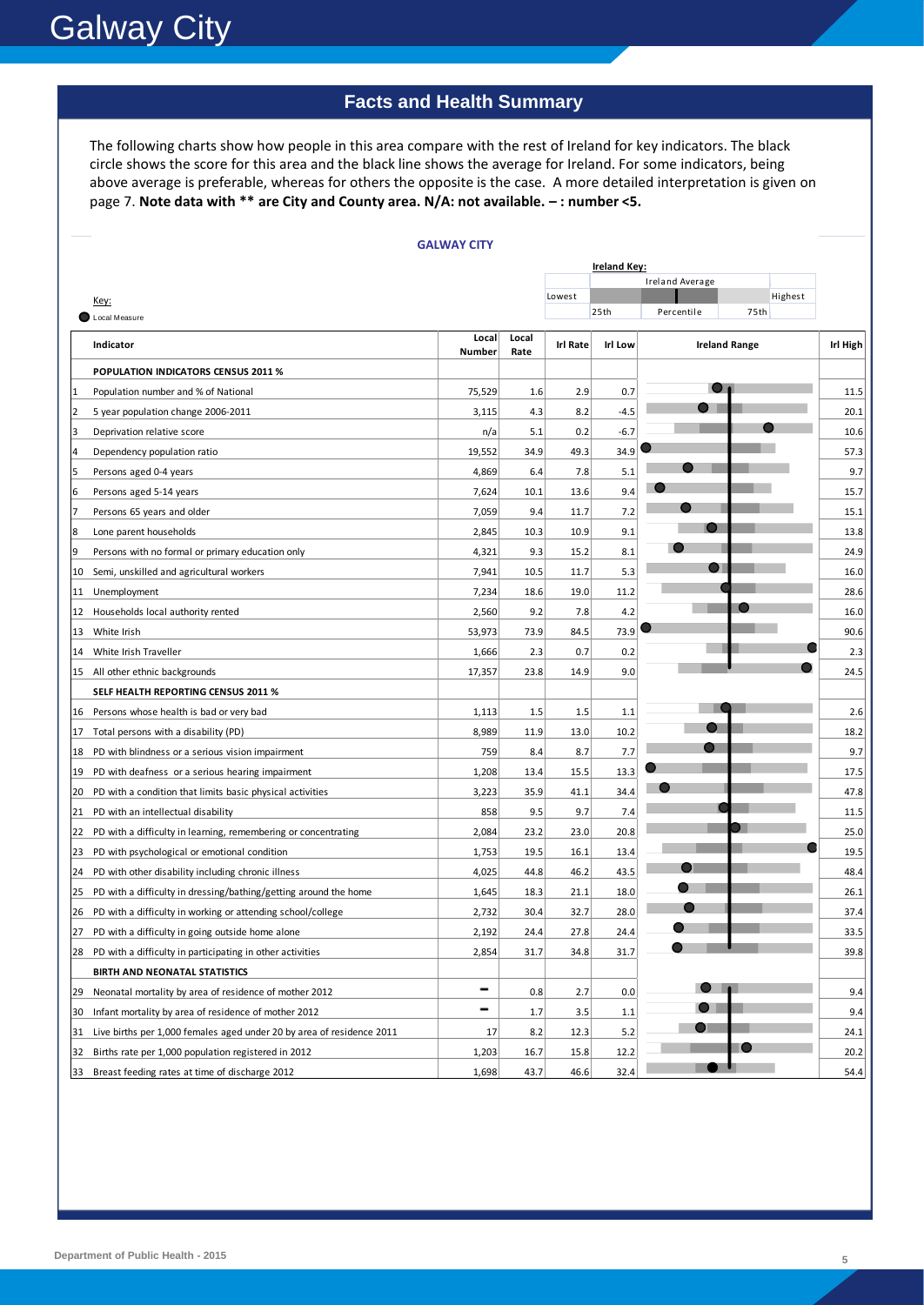**Galway City** 

**Key:**

Local Measure

### **Facts and Health Summary**

#### **GALWAY CITY**

| <b>GALWAY CITY</b> |        |                     |                 |      |         |
|--------------------|--------|---------------------|-----------------|------|---------|
|                    |        | <b>Ireland Key:</b> |                 |      |         |
|                    |        |                     | Ireland Average |      |         |
|                    | Lowest |                     |                 |      | Highest |
|                    |        | 25th                | Percentile      | 75th |         |
|                    |        |                     |                 |      |         |

| Percentile | 75th |
|------------|------|

|    | Indicator                                               | Local<br>Number Rate/% | Local |       | Irl Avg Irl Low | <b>Ireland Range</b> | <b>Irl High</b> |
|----|---------------------------------------------------------|------------------------|-------|-------|-----------------|----------------------|-----------------|
|    | CANCER INCIDENCE AGE STANDARDISED RATES 2011**          |                        |       |       |                 |                      |                 |
| 34 | Female all invasive except non malignant skin cancer    | 456                    | 348.4 | 370.4 | 292.0           |                      | 463.8           |
| 35 | Male all invasive except non malignant skin cancer      | 596                    | 488.2 | 480.1 | 370.3           |                      | 561.4           |
| 36 | Female incidence of malignant melanoma                  | 14                     | 10.0  | 19.7  | 4.9             |                      | 29.0            |
| 37 | Male incidence of malignant melanoma                    | 32                     | 25.9  | 18.3  | 3.2             |                      | 25.9            |
| 38 | Male incidence of malignant prostate cancer             | 204                    | 170.5 | 159.8 | 110.9           |                      | 211.2           |
| 39 | Female incidence of malignant breast cancer             | 130                    | 106.0 | 122.3 | 87.6            |                      | 174.5           |
| 40 | Female incidence of malignant colorectal cancer         | 52                     | 38.4  | 40.0  | 24.7            |                      | 63.7            |
| 41 | Male incidence of malignant colorectal cancer           | 81                     | 64.8  | 63.1  | 38.0            |                      | 74.8            |
| 42 | Female incidence of malignant lung cancer               | 40                     | 28.4  | 37.2  | 12.9            |                      | 58.5            |
| 43 | Male incidence of malignant lung cancer                 | 51                     | 42.5  | 56.5  | 23.8            |                      | 75.4            |
|    | 5 YEAR AGE STANDARDISED DEATHS 2008-2012 **             |                        |       |       |                 |                      |                 |
| 44 | Deaths heart disease and stroke - all ages              | 2,485                  | 176.8 | 182.8 | 162.6           |                      | 252.6           |
| 45 | Deaths heart disease and stroke - under 65 years        | 322                    | 32.8  | 32.7  | 26.0            |                      | 37.4            |
| 46 | Deaths heart disease and stroke - under 75 years        | 690                    | 65.9  | 65.7  | 53.4            |                      | 78.7            |
| 47 | Deaths cancer - all ages                                | 2,126                  | 167.5 | 175.6 | 156.2           |                      | 204.6           |
| 48 | Deaths cancer - under 65 years                          | 573                    | 58.1  | 62.1  | 51.1            |                      | 70.2            |
| 49 | Deaths cancer - under 75 years                          | 1,084                  | 103.2 | 112.0 | 87.8            |                      | 127.5           |
| 50 | Deaths injuries and poisoning all ages                  | 453                    | 36.3  | 35.8  | 25.3            |                      | 46.1            |
| 51 | Deaths injuries and poisoning - under 65 years          | 297                    | 27.4  | 30.8  | 22.3            |                      | 43.4            |
| 52 | Deaths injuries and poisoning - under 75 years          | 354                    | 30.9  | 32.1  | 21.8            |                      | 42.6            |
| 53 | Deaths respiratory disease - all ages                   | 924                    | 62.7  | 64.9  | 51.8            |                      | 84.6            |
| 54 | Deaths respiratory disease - under 65 years             | 62                     | 6.2   | 6.4   | 3.3             |                      | 9.6             |
| 55 | Deaths respiratory disease - under 75 years             | 169                    | 16.0  | 17.8  | 12.3            |                      | 25.4            |
| 56 | All deaths - all ages                                   | 7,395                  | 544.0 | 563.6 | 508.1           |                      | 669.7           |
| 57 | All deaths - under 65 years                             | 1,551                  | 153.9 | 163.9 | 133.8           |                      | 192.3           |
| 58 | All deaths - under 75 years                             | 2,751                  | 258.4 | 274.0 | 229.0           |                      | 316.1           |
|    | <b>MENTAL HEALTH AND SELF HARM RATES PER 100,000</b>    |                        |       |       |                 |                      |                 |
| 59 | Suicide by area of residence 2007-2013                  | n/a                    | 9.9   | 11.3  | 5.6             |                      | 17.8            |
| 60 | Deliberate self harm males 2012                         | 90                     | 245.1 | 195.1 | 107.4           |                      | 469.2           |
| 61 | Deliberate self harm females 2012                       | 129                    | 313.4 | 228.0 | 141.4           |                      | 527.8           |
| 62 | Psychiatric In-patient all admission rate 2011**        | n/a                    | 399.0 | 413.9 | 150.5           |                      | 631.0           |
| 63 | Psychiatric In-patient first time admission rate 2011** | n/a                    | 117.7 | 133.6 | 51.3            |                      | 199.6           |
|    | HOSPITAL IN-PATIENT DISCHARGE RATE PER 1,000 2012**     |                        |       |       |                 |                      |                 |
| 64 | All discharges                                          | 93,751                 | 374.0 | 334.8 | 244.3           |                      | 508.9           |
| 65 | Discharges malignant cancers                            | 4,274                  | 17.1  | 17.8  | 10.3            |                      | 30.5            |
| 66 | Discharges cardiovascular disease                       | 3,992                  | 15.9  | 16.9  | 12.3            |                      | 25.6            |
| 67 | Discharges respiratory disease                          | 5,134                  | 20.5  | 17.2  | 13.4            |                      | 26.3            |
| 68 | Discharges injuries and poisoning                       | 3,000                  | 12.0  | 12.2  | 10.2            |                      | 17.7            |
|    | <b>IMMUNISATION UPTAKE 2012**</b>                       |                        |       |       |                 |                      |                 |
| 69 | Immunisation uptake at 24 months: 3rd 6 in 1            | n/a                    | 99.0  | 95.6  | 92.0            |                      | 99.0            |
| 70 | Immunisation uptake at 24 months: MMR1                  | n/a                    | 97.0  | 93.3  | 90.0            |                      | 98.0            |
|    |                                                         |                        |       |       |                 |                      |                 |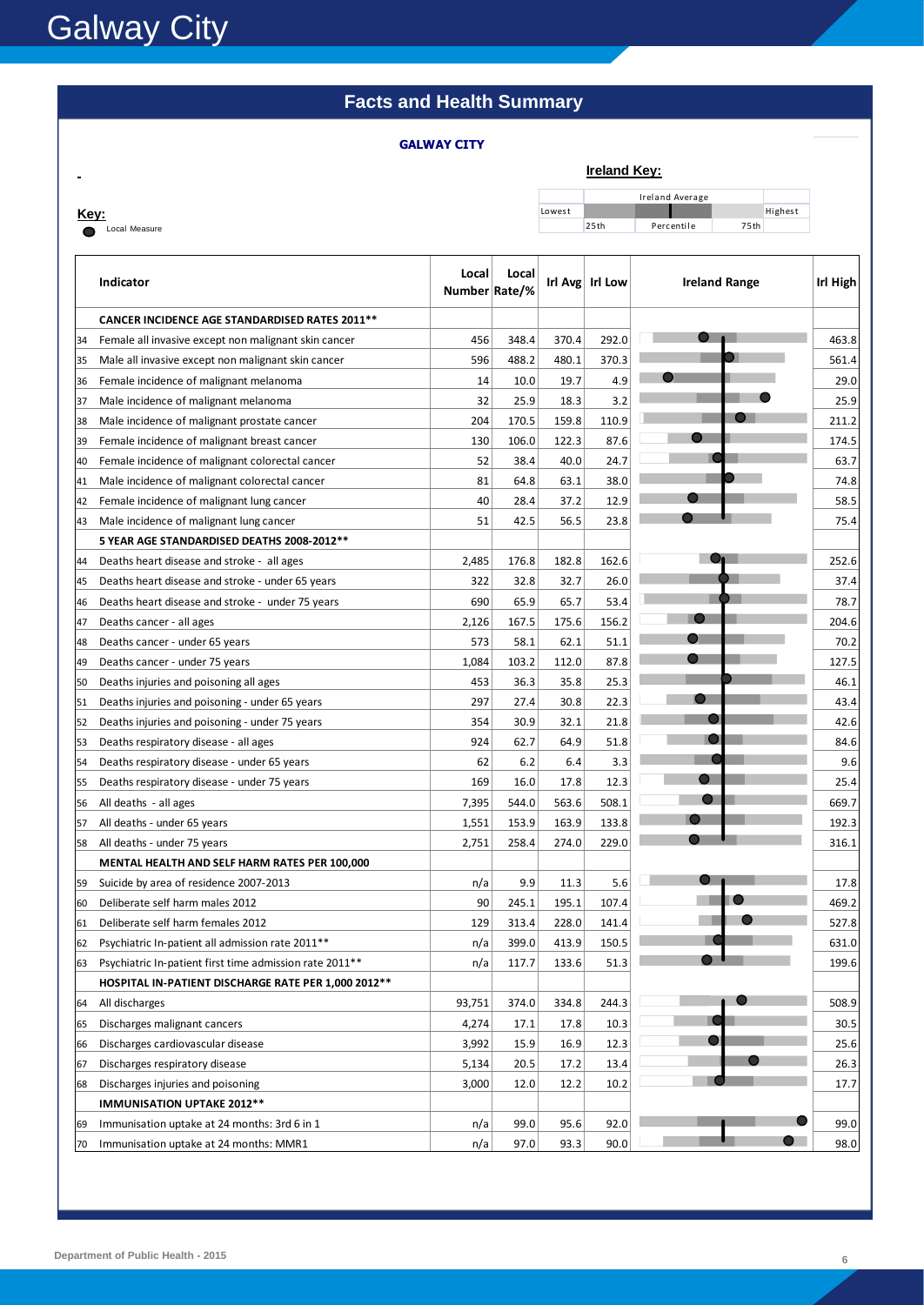#### **Information**

#### **How to interpret the Spine tool**

This user guide is designed to aid interpretation of the spine charts on pages 5 and 6 in the health profiles (2015). The spine charts were developed utilising a spine tool developed by the West Midlands Public Health Observatory which is now part of Public Health England. The following explanation on how to interpret these charts is adapted from a document published by the West Midlands Public Health Observatory. A spine chart is a data visualisation technique to present a number of indicators for an area. Each indicator's statistics are scaled so that the indicator's Ireland average (mean) value forms one dark vertical central line on the chart. An area's value for each indicator is presented as a circle against a shaded background showing the range and inter-quartile range of the local authority values across Ireland.

#### **Range and Inter-quartile range**

Behind each local authority indicator value there is a shaded bar representing the range of values for local authorities across Ireland. The darker grey inner area of this bar represents the interquartile range. If areas were put in order of worst to best, the interquartile range would represent the worst and best values of the middle 50% of areas, i.e. those that are neither in the 25% worst nor the 25% best in all of Ireland. If the frequency distribution was a perfect normal distribution then the centre of the dark grey band (the median) would overlap the Ireland value (the mean) and the light grey tails would be equal length. The symmetry of the grey bars can give you a general indication of:

- where there is skew or outliers in a particular direction: the light grey tail will be greater on one side than the other and the dark grey band may also be off-centre. In extreme cases the dark grey band (the interquartile range) may not overlap the mean Ireland value as the centre of the interquartile range is the median rather than the mean average**.**
- If the majority of areas are very close to the Ireland value but others are more spread out (central dark grey band is much narrower than the length combined of the light grey tails).
- **Mean:** This is another word for the average. It is defined as the sum of the observations divided by the number of observations.
- **Median:** This is the middle value in a range of values which have been put in order of lowest to highest. It is used instead of the mean if the data is skewed.
- **Range:** The range is described as the smallest and largest observations.
- **Interquartile range:** This is the range where the middle 50% of the observations lie.
- **Normal distribution:** This describes data which have a symmetrical distribution, with a characteristic 'bell' shape. If you were to depict the data on a chart the chart would look symmetrical.

**• Skew:** This is used to describe data which does not have a symmetrical distribution. If you were to depict the data on a chart the chart would look lopsided or "skewed".

To watch a training video on Spine Tool interpretation click the link below:

<http://www.youtube.com/watch?v=480Mswgcg8M> West Midlands Public Health Observatory (now Public Health England). Tools: Spine Chart Creator. Available online at http://www.wmpho.org.uk/tools/ West Midlands Public Health Observatory. The Older People's Health and Wellbeing Atlas: User Guide (November 2012 update). Available online at [http://www.wmpho.org.uk/olderpeopleatlas/Atlas/UserG](http://www.wmpho.org.uk/olderpeopleatlas/Atlas/UserGuide_OlderPeopleAtlas.pdf) [uide\\_OlderPeopleAtlas.pdf](http://www.wmpho.org.uk/olderpeopleatlas/Atlas/UserGuide_OlderPeopleAtlas.pdf)

Definitions adapted from Public Health textbook on http://www.healthknowledge.org.uk/:

#### **Additional information:**

National Suicide Research Foundation further information on suicide and self harm is available at www.nsrf.ie

Infectious Disease Data for all notifiable diseases can be obtained from Health Protection Surveillance Centre <http://www.hpsc.ie/AboutHPSC/AnnualReports/>

Further information on health determinants from Census data, such as housing, water supply, time to travel to work, pc ownership, car ownership etc. are available at [www.cso.ie](http://www.cso.ie).

#### **Acknowledgements:**

Public Health England - Public Health England Health Profiles<http://www.apho.org.uk/> West Midlands Public Health Observatory and to Jo Watson (SEPHO) and Doris Hain (ERPHO)for Spine Chart Tool V. 4 obtained at <http://www.wmpho.org.uk/tools/>

*For editorial input we would like to thank the following: Gemma Leane and Dr Julie Heslin (HSE South East); Paul Marsden, Carmel Brennan Dr. Ina Kelly (HSE Dublin Mid-Leinster); Judy Cronin, Dr. Breda Cosgrove, Heather Hegarty and Dr Mary T. O'Mahony (HSE South); Aishling Sheridan and Dr Patrick O'Sullivan (HSE North East); Dr Máire O'Connor (HSE East)*

*Health Profile created by:*  Deirdre Goggin, Public Health HSE West, Louise Cullen, Public Health HSE North West Maeve O'Leary, Public Health HSE Mid-West.

*HSE Public Health Profile Working Group*: HSE West: Dr Diarmuid O'Donovan, Dr David Evans, Deirdre Goggin. HSE North West: Dr Louise Doherty, Dr Eve Robinson, Louise Cullen. HSE Mid-West: Dr Marie Casey, Maeve O'Leary.

**Enquiries and feedback on the health profile can be sent to ph.profile@hse.ie**